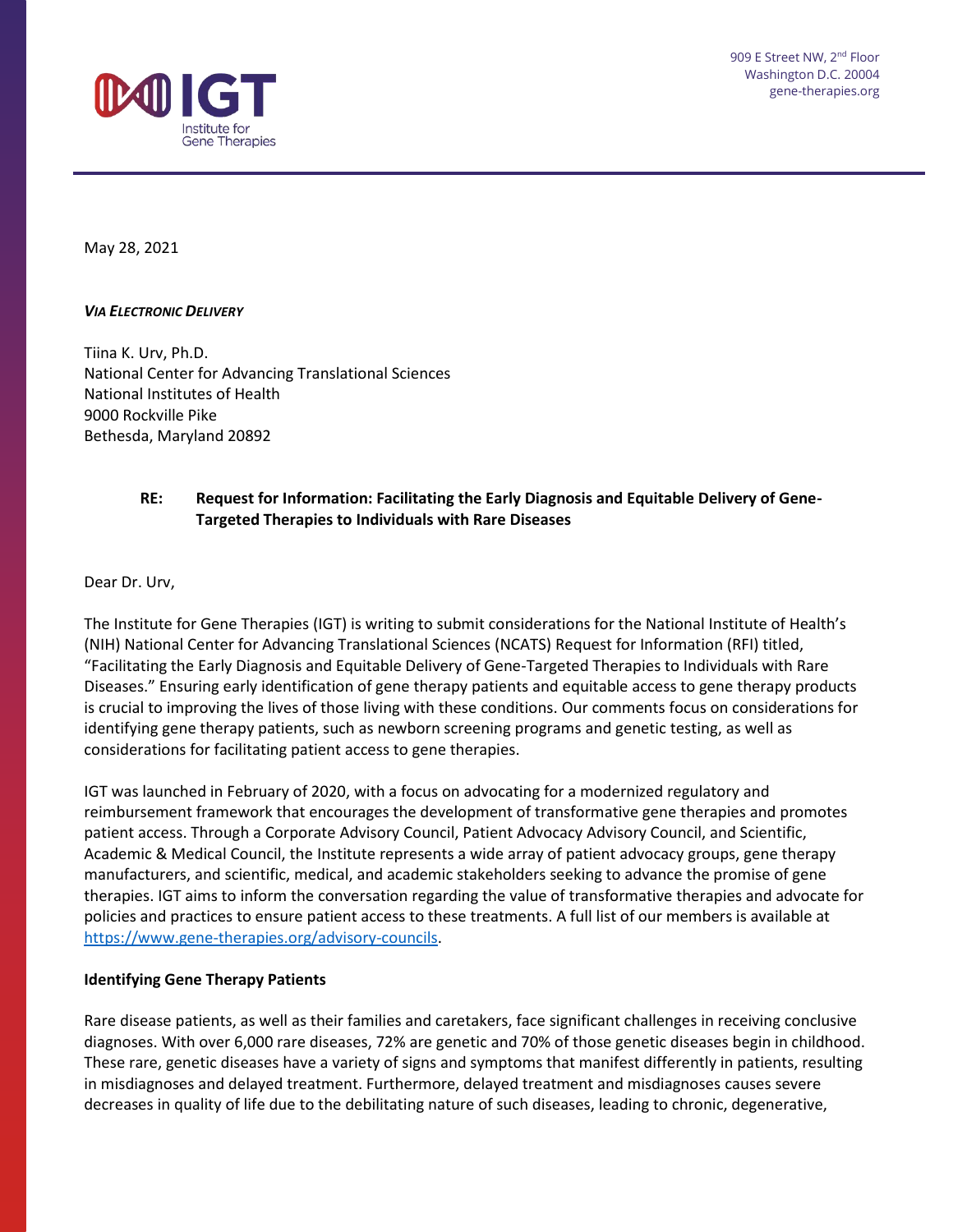progressive, and life-threatening issues. Without accessible screening for such conditions, an unnecessary increase in morbidity and mortality may occur for patients with rare diseases.

## Bolstering Newborn Screening Programs

Due to the debilitating nature of these diseases, patients may face an unnecessary increase in morbidity and mortality without timely access to an accurate diagnosis through newborn screening (NBS). To mitigate unnecessary misdiagnoses, optimize outcomes, and accelerate the availability of new cures, NBS must be modernized. Enhanced access to NBS can facilitate diagnosis, monitoring, and treatment, which are all critical for patients with rare and serious diseases. Access to NBS may also help address the inequities that play a role in delaying early diagnoses for people of color. The pace at which gene therapies are advancing through the pipeline will quickly outstrip existing federal and state NBS capacity. It currently can take more than a decade to achieve nationwide screening of a new condition, which is unacceptable for patients.

At the federal level, the Advisory Committee on Heritable Disorders in Newborns and Children (ACHDNC) is responsible for recommending disorders for newborn screening. The ACHDNC maintains a Recommended Uniform Screening Panel (RUSP), which consists of a standardized list of disorders that are recommended for states to implement in their NBS programs. The committee engages in lengthy processes for evaluating the disorders to include on the list. While the majority of states screen for most disorders on the list, some states screen for additional disorders, and others are at various stages of adopting more recent recommendations. State public health departments are tasked with making determinations on which tests to include within the state NBS program, resulting in a lack of consistency across states. For example, a newborn diagnosed with a rare disease in one state may be able to receive prompt care and treatment, but if a neighboring state does not screen for the same disease, a newborn would likely go undiagnosed and untreated.

IGT supports reauthorization of the Newborn Screening Saves Lives Act, which expired in September 2019, and provides vital funding for continuing the program. Furthermore, IGT is urging Congress to consider opportunities to ensure the entire US newborn screening ecosystem, including the federal RUSP process and states, can keep pace with transformative new technologies, which could include:

- public-private partnerships for financing newborn screening pilots and implementation of new conditions;
- modernization of the RUSP process to eliminate redundancies and accelerate the ability to recommend new conditions, including preliminary RUSP inclusion/or RUSP expansion for conditions with gene therapies in development or that received marketing approval; and
- additional funding and support to states to accelerate state compliance with RUSP recommendations.

# Providing Genetic Screening to All Patients

Enhanced access is needed for screening tests beyond NBS that can facilitate diagnosis, monitoring, and treatment, which are all critical for patients with rare and serious diseases. Availability and affordability of genetic testing is key to ensuring that patients are aware of clinical studies and can obtain the benefits of approved gene therapies. Robust genetic screening should be available to newborns and all people at elevated risk or suspected of having a genetic disorder. All payers in US, including public and private insurers, should establish policies for automatic coverage of the appropriate genetic tests at the time of approving coverage for a new gene therapy for a genetic disease/disorder to prevent undue treatment delays.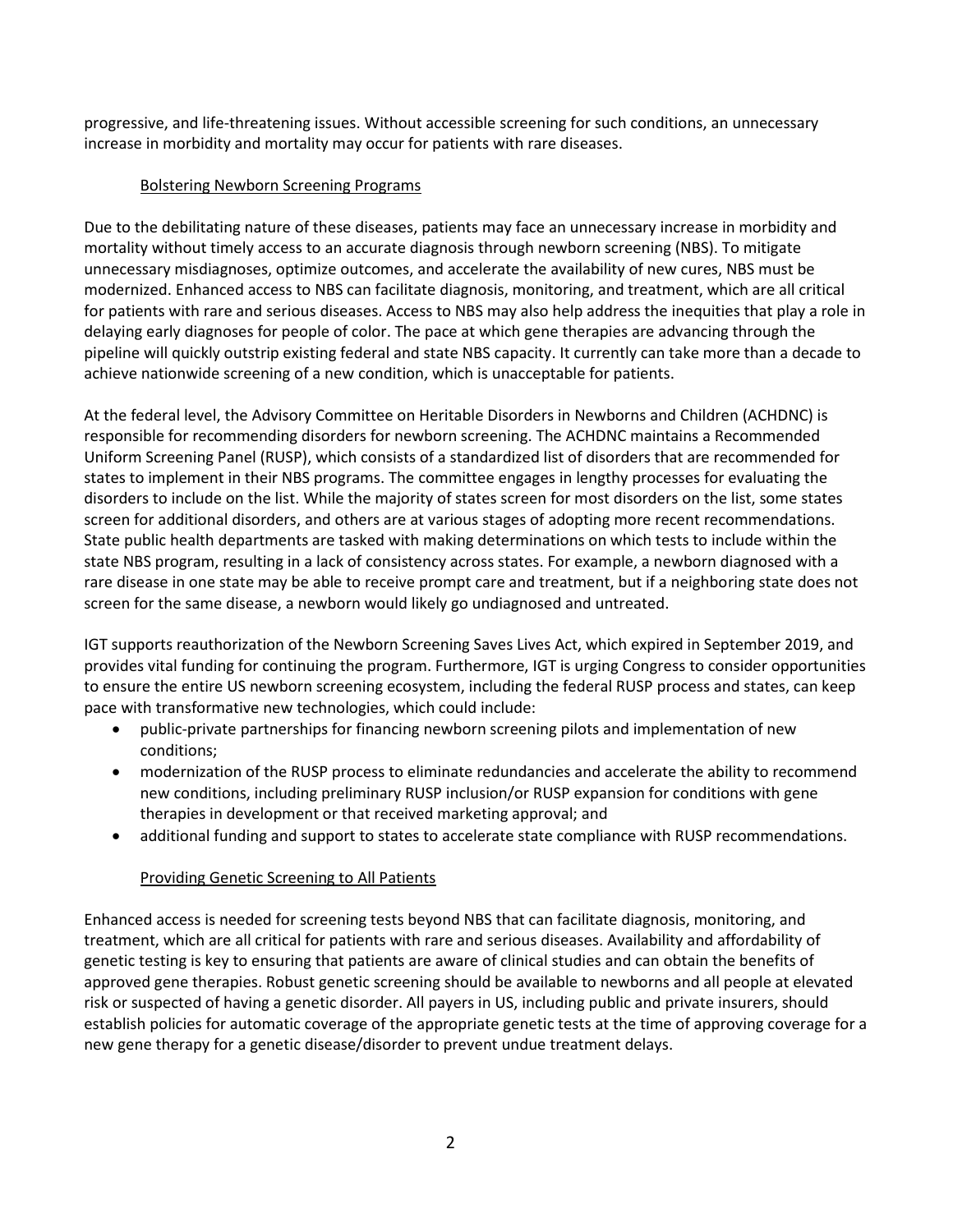### **Ensuring Patient Access to Gene therapies**

After more than 20 years of careful study, gene therapies are now making their way through the FDA approval process and to patients who need them. In many cases, gene therapies halt but cannot reverse the effects of a disease by addressing the underlying genetic cause. Delays in access to approved gene therapies can result in patients suffering irreversible damage caused by their disease. Increased access to gene therapies benefits patients' short- and long-term health, their caregivers, the healthcare system, and society. IGT is working with policymakers and stakeholders to develop a sustainable, flexible, and permanent payment pathway reflective of the scientific advancements resulting in gene therapy breakthroughs.

### Encouraging Greater Adoption of VBP Arrangements

IGT supports developing a reimbursement system equipped to adequately reimburse providers for administering groundbreaking gene therapies. A novel reimbursement pathway will drive sustainability for gene therapies while enabling patient access and provider payment. Value-based payment arrangements (VBPs), in which payment is tied to a patient's actual outcomes after receiving a therapy, are a critical component of a modern reimbursement system. VBPs are a vital tool that can support the flexibility that manufacturers, payers, and providers need to define payment terms and outcomes measures that will work best in the context of a given disease and patient.

### Facilitating Pay-Over-Time Arrangements

Not all disease states that may be treated with a gene therapy are amenable to VBPs, such as those for rapidly progressive, degenerative diseases. IGT supports the development of mechanisms to facilitate payment-overtime arrangements for gene therapies, which may support expanded access to certain gene therapies.

# Coordinating Out-of-State Care in Medicaid

Care coordination for out-of-state care in the Medicaid program is pivotal to actualizing the potential of gene therapies for children with medically complex conditions. Without appropriate care coordination, undue delays in access to treatment can result in detrimental impacts on patients and their families, including increased morbidity and mortality. Both the Medicaid and CHIP Payment and Access Commission (MACPAC) and American Academy of Pediatrics have recognized the need for updating and streamlining out-of-state care for children with medically complex conditions.<sup>[1]</sup> Furthermore, care coordination in Medicaid is critical for children in rural areas, where there are significantly lower rates of specialists.<sup>[2]</sup>

To facilitate better care coordination for out-of-state care for children with medically complex conditions, CMS should take steps beyond its 2020 Request for Information (RFI) on Coordinating Care from Out-of-State Providers for Medicaid-Eligible Children with Medically Complex Conditions to reduce administrative, fiscal, regulatory, and access barriers for families; make it easier for providers to enroll, obtain adequate reimbursement, and provide care for out-of-state children; and improve transparency and education for

<sup>[1]</sup> Medicaid & CHIP Payment and Access Commission, *Issue Brief: Medicaid Payment and Policy for Out-of-State Hospital Services* (Jan. 2020), https://www.law.georgetown.edu/wp-content/uploads/2018/07/Rule-18-Handout-1.Secara-1.pdf; Council on Children with Disabilities and Medical Home Implementation Project Advisory Committee, *Patient- and Family-Centered Care Coordination: A Framework for Integrating Care for Children and Youth across Multiple Systems*, 133 PEDIATRICS e1451, e1451-60 (2014).

<sup>&</sup>lt;sup>[2]</sup> Improving Healthcare Value in Rural America, Altarum Healthcare Value Hub Res. Brief 19 (Oct. 2017), https://www.healthcarevaluehub.org/advocateresources/publications/improving-healthcare-value-rural-america.